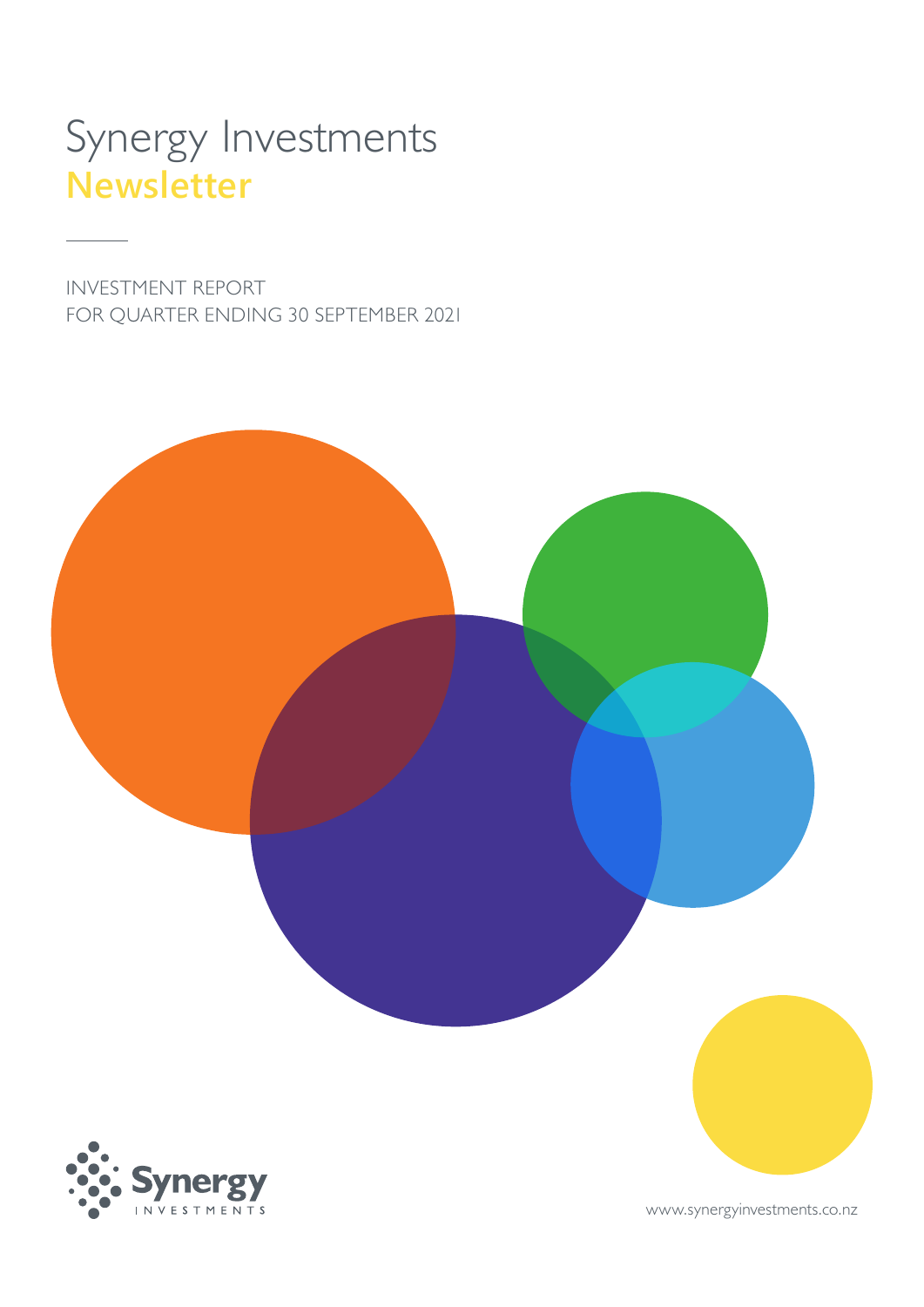## Market Commentary

While it's human nature to enjoy seeing the value of your investment portfolio increasing quickly, it's also not reasonable for us to expect large gains each quarter.

In fact, if markets ever get too far ahead of themselves, it could increase the chances of a future correction. In that context, a small positive return can sometimes be more reassuring than a large one.

Following the extended strong bounceback from the Covid-19 market crash in March 2020, the recent quarter represented both a consolidation of those prior gains and an opportunity for the market to digest new information.

And what a considerable amount of new information there was to digest.



#### Chequered pathway back to normal

With much of the developed world having abandoned strategies designed to eliminate Covid-19, and instead opting to "live with it", there has been a continued reorientation underway globally whereby individuals, businesses and governments are exploring pathways back towards normal, or 'post-Covid normal'.

Increasingly, this is being reflected in many countries through a relaxation in previous social and business restrictions, and in some cases, travel restrictions.

Unfortunately, on the trade front, the pathway back to normal faces some significant hurdles, at least in the near term. Anyone who has recently tried to buy consumer goods from overseas, will already have a sense of this – shortages and delays are now commonplace – but why is this?

It's what can happen when an extremely complex system gets disrupted.

#### Supply chain breakdown

During the first half of 2020, when much of the global economy went into lockdown, demand for most consumer goods came to a near standstill. In short order, manufacturing capacity was cut,

sailings by container ships were cancelled, and workers everywhere were furloughed or displaced.

By the second half of 2020, following massive fiscal and monetary stimulus by most central banks, consumers started flooding online retailers with new orders. Manufacturing restarted and international trade resumed. The global economic switch was suddenly turned back on.

Unfortunately, restarting the global manufacturing machine after the lockdown turned out to be anything but seamless. The vast and interconnected system that continuously moves raw materials and finished products all around the globe requires predictability and precision. But with the advent of Covid-19, both had been lost. And, when the switch did turn back on, it occurred when thousands of shipping containers were stuck in the wrong place.

Many containers that carried millions of protective face masks to Africa and South America early in the pandemic today remain empty and uncollected because shipping companies, aiming to make up for lost time and lost profitability, decided to direct their vessels towards their most profitable routes between Asia and North America or Europe.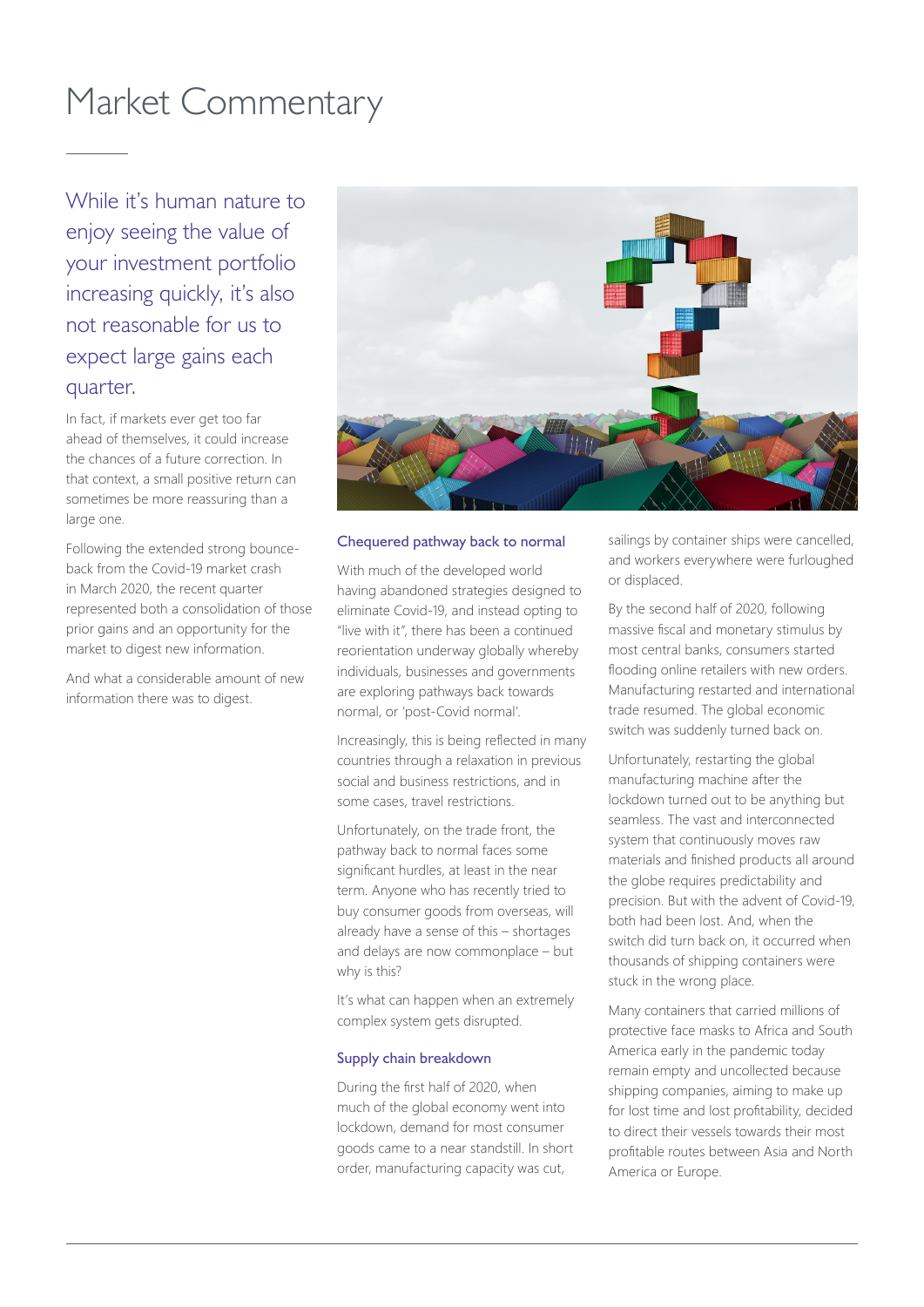## Market Commentary

With significantly fewer containers suddenly in circulation, this resulted in an immediate imbalance between the supply and demand for usable shipping space. Unfortunately, it is this global supply chain breakdown that is directly contributing to the spike in transportation costs we are now witnessing, as well shortages in key manufacturing components, order backlogs and frustrating delivery delays. Perhaps most obvious of all, we are seeing these effects coalesce all around us in the form of rising consumer prices.

### Inflation – temporary or permanent?

And that leads to the question that policymakers and market participants are now grappling with – are these price rises likely to be temporary or something more permanent?

Inflation measures have certainly gone up but that only reflects what we already know – that many prices have already increased. It doesn't tell us how persistent those price rises may prove to be. In fact, if recent price rises can largely be attributed to supply chain issues, which are likely to be remedied in time, then the idea that the current inflation spike will only be temporary may have more credence.

#### Interest rate uncertainty

Although many of the current inflationary forces are still seen as transitory, persistent disruptions in supply chains and surging energy costs in some regions has fuelled fears that inflation might last longer than initially anticipated.

In the US, Federal Reserve Chairman Jerome Powell said they anticipate the current surge in prices, due primarily to supply chain bottlenecks, continuing into next year before fading. He said the Federal Reserve does not expect the current inflation spike to "lead to a new inflation regime, in which inflation remains high year after year."

With reported inflation rising, so too is the pressure on interest rates. However, central bankers everywhere are also



mindful that raising interest rates might not just signal their commitment to keeping longer term inflation in check, it might also threaten the recovery of the fragile global economy.

The world continues to watch developments in this space with keen interest.

#### But . . . not all doom and gloom

On the surface – where the media tends to search for headlines – the new information presented during the quarter seemed rather negative. It might be one explanation as to why returns during the quarter were fairly flat. However, when you scratched a little deeper, there was often better news to be found.

Globally, most countries have successfully reduced the spread of the highly infectious delta strain, via a combination of vaccines and increased mobility restrictions. And, with global vaccination rates still climbing, there is a sense of the tide slowly turning in this global fight. It is far from an immediate salve but is a brighter light at the end of the tunnel.

On this pathway towards greater personal and economic freedoms, we can begin to consider the impact this might have on trade, business profitability and economic prosperity. Taken together, the International Monetary Fund and World

Bank see an average global growth rate next year of 4.6%. This may be a touch below the current growth rate, but it is still a very healthy rate of annual growth for the world economy relative to its pre-Covid pace of around 3%.

A global reopening with increasing vaccination rates may also help reduce inflation pressures as the business community consistently gets back to work. Earnings volatility should reduce as supply chain pressures ease and businesses incur less of the stop/start disruptions they have experienced with respect to operations and earnings. And while global interest rates may have commenced an upward path, they are likely to remain highly attractive (by historical standards) for quite some time, providing a significant ongoing support to share markets.

Covid-19 will go down in history as a global health disaster and an extraordinary economic disrupter. It is rare that the world is so utterly unprepared for something so seismic. But, while its health impact and implications may linger long into the future, its long term economic impact – in aggregate – may be considerably less devastating.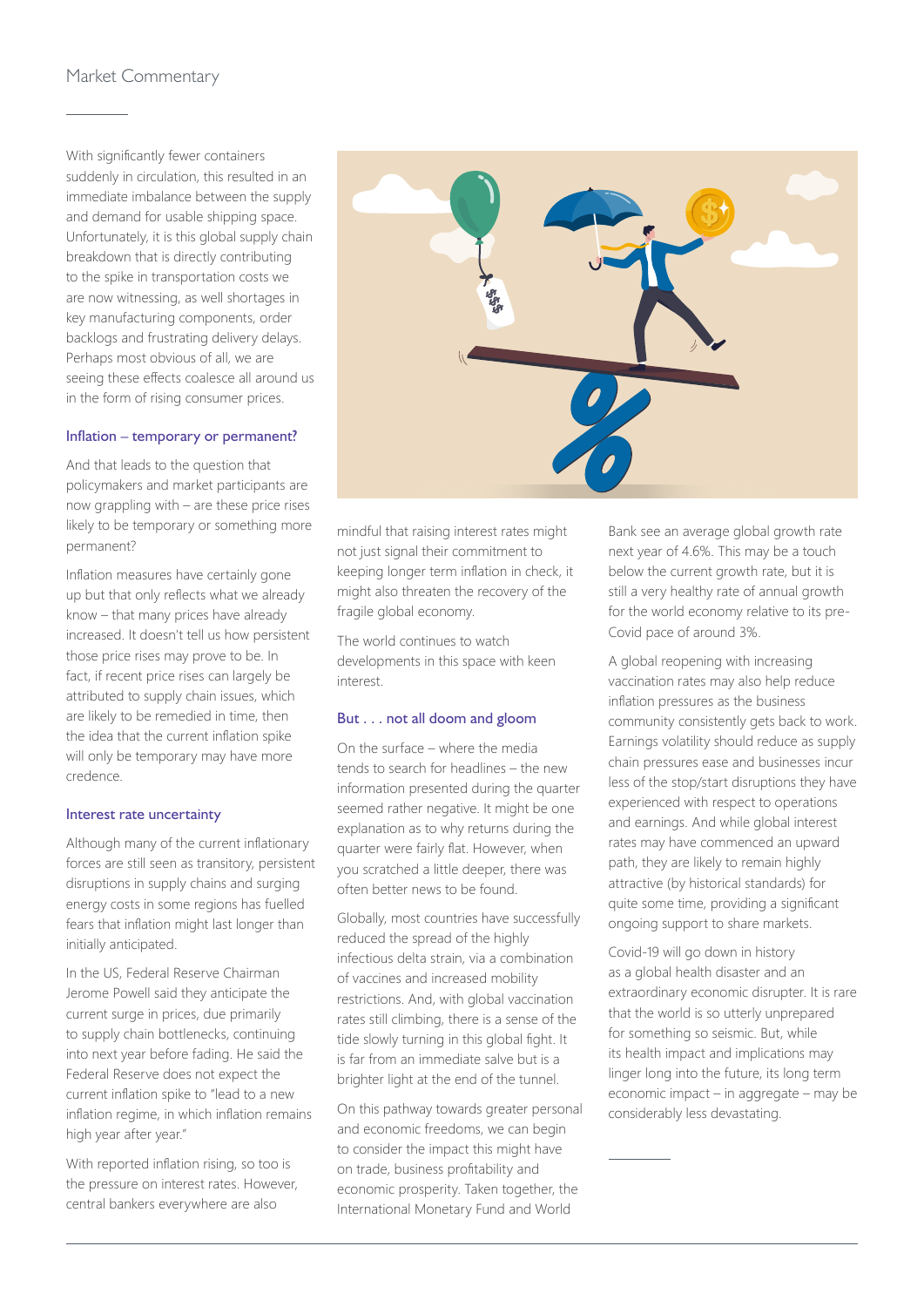# Key Market Movements

The quarter started on a positive note for most markets, but gains generally eased in September amid concerns of rising inflation, worries about China, and energy shortages in Europe.

The New Zealand share market performed better than most developed markets with the economic growth rate (2.8% in the second quarter) reported to be much stronger than expected. Before heading into a new lockdown in the third quarter, New Zealand's economy was enjoying high employment, relatively strong household and business balance sheets, and the expectation of ongoing fiscal support from the New Zealand government.

Key interest rates changed little internationally, although, as inflation fears strengthened, the focus returned to the likely size and timing of future interest rate hikes around the globe. Rising yields on US Treasuries in September underlined the market view that rate hikes could be brought forward in addition to an earlier tapering in their asset purchase programme.

In August, New Zealand was poised to be one of the first developed nations to commence raising interest rates; its first hike in seven years. This was only stymied at the eleventh hour as New Zealand went into another Covid-related lockdown, with the highly anticipated first move upwards in rates being deferred until early October.

## INTERNATIONAL SHARES

 $+0.5%$ International developed share markets generally delivered low positive returns during the third quarter of 2021. (hedged to NZD)

In the USA, the flagship S&P 500 Index (total returns in USD) was in line with the broad market, gaining +0.6% for the quarter. Strong company earnings supported the index through July and August, but growth and inflation concerns late in the quarter saw US shares retrace their steps in September.  $+1.3%$ (unhedged)

> European markets followed a similar pattern, with weakness later in the period due to rising energy prices and concerns that supply chain bottlenecks would drive inflation higher.

In the USA, leading performers were in the large capitalisation space, with financials and utilities sectors leading the way. In Europe, it was small capitalisation companies that generally outperformed, with the energy sector recording strong gains.

The UK market performed a little better than its European peers over the quarter, with the MSCI UK Index gaining +2.2%. Increased merger and acquisition activity helped drive market sentiment overall, while weakening economic indicators were otherwise reflected in a wide dispersion in company returns across sectors.

The MSCI Japan Index increased by +5.3% with corporate profit results, purchase orders and capital expenditure plans all looking relatively strong. The quarter also saw the surprise resignation of Prime Minister Yoshihide Suga, who was replaced by Fumio Kishida, an establishment politician considered to be a safe, if unexciting, choice to guide Japan through the next stage of its post-Covid recovery.

In New Zealand dollar terms, the MSCI World ex-Australia Index delivered a quarterly return of +0.5% on a hedged basis and +1.3% unhedged. The rolling 12-month return for the New Zealand dollar hedged index was +28.4%, while the unhedged index gained +23.4%.



## EMERGING MARKETS SHARES

Emerging markets shares struggled in the third quarter, which saw a sell-off in Chinese shares, concerns over continued supply chain disruptions, and worries over the implications of higher food and energy prices in some markets.

Regulatory actions in China were the initial trigger for market weakness. These were compounded by the re-imposition of some Covid-19 restrictions, power shortages, and worries about possible systemic financial system risks stemming from the potential collapse of Chinese property developer, Evergrande.

Brazil was also weak, as above-target inflation continued to rise and the central bank there responded with further interest rate hikes, while the South Korean market was impacted by falling prices for dynamic random access memory chips (DRAM) as well as general supply chain concerns.

In stark contrast, net energy exporters generally outperformed, most notably Colombia, Russia, Kuwait, Saudi Arabia, Qatar and the UAE. India also delivered a strong gain, with investor sentiment boosted by a recent stream of initial public offerings.

In unhedged New Zealand dollar terms, the MSCI Emerging Markets Index produced a quarterly return of -6.8%, for a +13.6% return over the last 12 months.

*Source: MSCI Emerging Markets Index (gross div.)*



## NEW ZEALAND SHARES

New Zealand was one of the better performing global developed share markets through the quarter, with the S&P/NXZ 50 Index returning +5.2%.

With underlying economic conditions still broadly favourable and the market 'looking through' the ongoing Covid uncertainties, it was generally the larger companies within the index which performed better than the smaller capitalisation firms. The most significant contributions came from firms in the healthcare and industrials sectors.

In the healthcare sector it was Pacific Edge leading the charge, with a gain of 24.4% following strong interest in a retail placement to help support their US growth strategy. Ryman Healthcare also performed strongly, up 15.0% after announcing record first quarter sales and continued expansion in Melbourne.

In the industrials sector, the continuation of a stellar year for Mainfreight saw its share price advance another 26.6%. On 1 September, it announced significantly improved revenue and profitability figures compared with the same 22-week period last year.

All sectors made a positive contribution over the quarter except for the consumer discretionary sector, where the increased lockdown restrictions likely had a more immediate impact. SkyCity Entertainment, down -6.8% for the quarter, was the worst affected in this sector.

*Source: S&P/NZX 50 Index (gross with imputation credits)*

*Source: MSCI World ex-Australia Index (net div.)*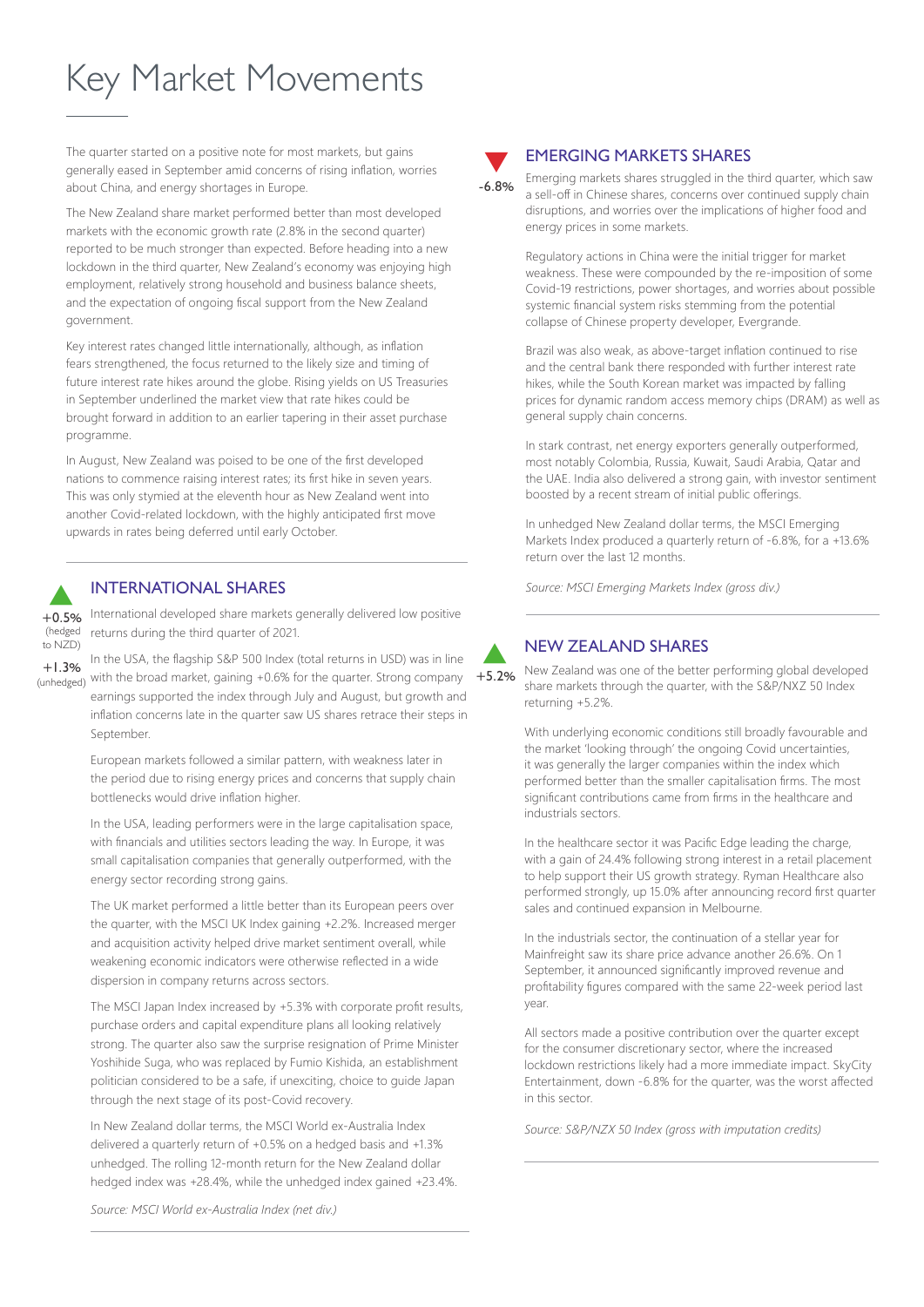#### AUSTRALIAN SHARES

Despite a September sell-off, the Australian share market also returned a positive quarter in local currency terms, with the S&P/ASX 200 Index (total return) in Australian dollars gaining 1.7%. In direct contrast to the New Zealand market, the largest capitalisation firms generally struggled over the quarter, while good returns were delivered by the mid and small capitalisation end of the market. -0.7%

> Within the large capitalisation space, it was the materials sector that caused the largest drag on performance, with market heavyweights BHP (-17.0%) and Fortescue Metals (-26.9%) delivering disappointing returns on the back of weakening iron ore prices and, in BHP's case, an underperforming energy business.

Offsetting this was a positive contribution from all other sectors, and, in particular, a good performance from the important (i.e. sizable) financials sector, where many firms recorded strong double digit returns, including Clearview Wealth (+38.0%), Challenger (+18.0%), Suncorp Group (+17.4%) and Macquarie Group (+16.4%).

Returns to unhedged New Zealand investors were slightly negative due to a depreciation in the Australian dollar over the quarter.

*Source: S&P/ASX 200 Index (total return)*

### INTERNATIONAL FIXED INTEREST

While the US 10-Year Treasury Bond yield finished the quarter at 1.49%, only one basis point higher than it closed in June, it was the pathway to get there that interested markets. Yields fell initially, as the rapid economic recovery appeared to be moderating. However, as the market's focus turned to rising inflation and the prospect of the withdrawal of monetary policy support, yields rose back to the levels seen at the start of the quarter. The Federal Reserve also recalibrated expectations regarding its ongoing asset purchase programme, suggesting it could commence a tapering of asset purchases as early as November 2021 and completed by mid-2022, earlier than originally expected.

The UK 10-year yield increased from 0.72% to 1.02%, with the move occurring in September. As with the Federal Reserve, there was clear signalling from Bank of England policymakers that rate rises might be warranted before the end of the year. Recent economic indicators came out worse than expected, while year on year consumer price inflation rose to 3.2% in August, the highest since 2012.

The German 10-year yield was one basis point lower at -0.19%, while Italy's 10-year yield finished 0.04% higher at 0.86%. Despite worries about inflation and higher energy prices, economic activity continued at a robust pace across Europe. Having come out of lockdowns relatively late, the region appeared to benefit from a similar release of pent up demand that had been witnessed elsewhere. In August, Eurozone inflation recorded a decade high 3.4% per annum.

With little overall movement in international yield curves over the quarter, returns for high quality, low duration bonds were largely flat, while investment grade and higher vielding credit securities generally outperformed government bonds.

The FTSE World Government Bond Index 1-5 Years (hedged to NZD) made +0.0% for the quarter, while the broader Bloomberg Global Aggregate Bond Index (hedged to NZD) returned +0.1%.

*Source: FTSE World Government Bond Index 1-5 Years (hedged to NZD)*

#### V NEW ZEALAND FIXED INTEREST

-1.3% At its 18 August 2021 meeting, the Reserve Bank of New Zealand (RBNZ) once again elected to leave the official cash rate at 0.25% however, it was only the recent return to level 4 lockdown that deferred the anticipated increase in interest rates. The Monetary Policy Committee advised this was only a delay due to the sudden increase in health uncertainties, not a change in their planned approach. This was subsequently verified on 6 October when they announced an increase in New Zealand's official cash rate from 0.25% to 0.50%.

Faced with clear signalling about inflation concerns and higher interest rates, the NZ 10-year yield - after bottoming out at 1.49% in late July - rose steadily throughout August and September to close the quarter at 2.01%. This led to negative quarterly returns for both the corporate and government bond indexes.

Over the quarter, the movement up in yields was slightly larger for shorter duration bonds, resulting in a 'flattening' of the New Zealand yield curve. This culminated in shorter duration bonds performing a little worse than longer duration bonds.

The S&P/NZX A-Grade Corporate Bond Index fell -1.3% for the quarter, while the longer duration but higher quality S&P/NZX NZ Government Bond Index fell -1.2% for the quarter.

*Source: S&P/NZX A-Grade Corporate Bond Index*

#### Table 1: Asset class returns to 30 September 2021

| <b>ASSET CLASS</b>              | <b>INDEX NAME</b>                                                          | 3<br><b>MONTHS</b> | 1<br><b>YFAR</b> | 3<br><b>YFARS</b> | 5<br><b>YFARS</b> | 10<br><b>YFARS</b> |
|---------------------------------|----------------------------------------------------------------------------|--------------------|------------------|-------------------|-------------------|--------------------|
| New Zealand<br>shares           | <b>S&amp;P/NZX 50</b><br>Index (gross with<br>imputation credits)          | $+5.2%$            | $+13.7\%$        | $+13.2%$          | $+13.5%$          | $+16.1%$           |
| Australian<br>shares            | S&P/ASX 200 Index<br>(total return)                                        | $-0.7%$            | $+26.3%$         | $+8.2%$           | $+10.3%$          | $+8.7%$            |
| International<br>shares         | MSCI World ex<br>Australia Index (net<br>div., hedged to NZD)              | $+0.5%$            | $+28.4\%$        | $+12.0%$          | $+13.8\%$         | $+14.7%$           |
|                                 | MSCI World ex<br>Australia Index (net<br>div.)                             | $+1.3%$            | $+23.4%$         | $+11.7%$          | $+15.1%$          | $+14.0%$           |
| Emerging<br>markets<br>shares   | <b>MSCI</b> Emerging<br>Markets Index<br>(gross div.)                      | $-6.8%$            | $+13.6%$         | $+7.5%$           | $+10.8%$          | $+7.5%$            |
| New Zealand<br>fixed interest   | S&P/NZX A-Grade<br>Corporate Bond<br>Index                                 | -1.3%              | $-4.1%$          | $+2.9%$           | $+3.1%$           | $+4.5%$            |
| International<br>fixed interest | <b>FTSF World</b><br>Government Bond<br>Index 1-5 Years<br>(hedged to NZD) | $+0.0\%$           | $-0.1%$          | $+2.5%$           | $+2.0\%$          | $+3.2%$            |
| New Zealand<br>cash             | New Zealand One-<br>Month Bank Bill<br>Yields Index                        | $+0.1%$            | $+0.3%$          | $+0.9%$           | $+1.3%$           | $+2.1%$            |

*Unless otherwise specified, all returns are expressed in NZD. We assume Australian shares and emerging markets shares are invested on an unhedged basis, and therefore returns from these asset classes are susceptible to movement in the value of the NZD. Index returns are before all costs and tax. Returns are annualised for time periods greater than one year.*

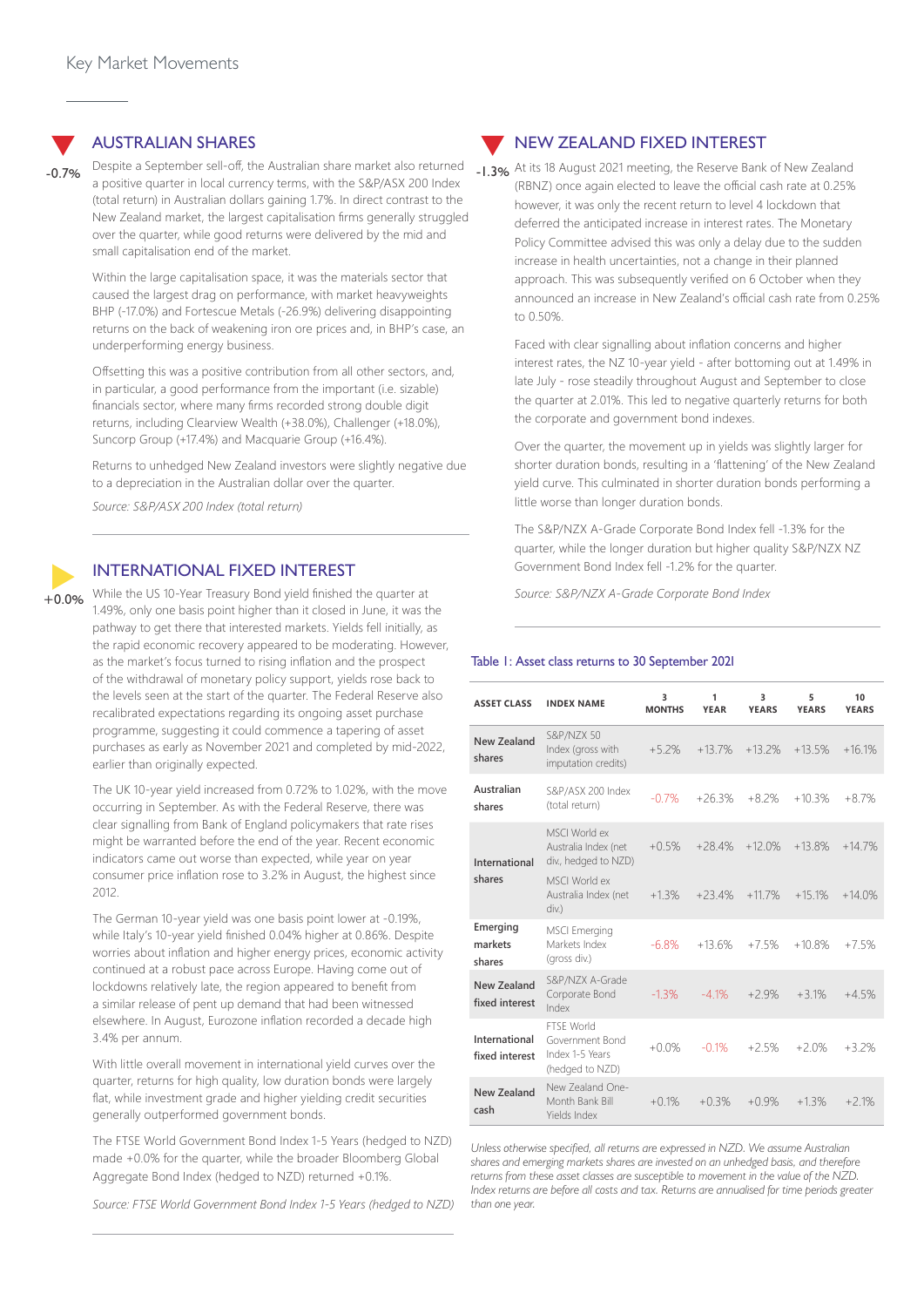## 9 Obstacles to Investing—and How to Overcome Them



We've learned a lot about investing over the past 60 years, a period that has seen many breakthroughs in the world of finance.

What we know comes from studying public markets and is grounded in serious academic research. The lessons are clear: Investing in markets is an excellent plan for meeting long-term goals, like maximising your retirement income. When you develop a deeper understanding of public markets, you can cultivate a sense of optimism about investing.

Two ideas are at the heart of embracing this approach:

First, markets provide a way for both sides to win. In order to trade, both buyer and seller have to agree on a price. If either side felt the price wasn't meeting his or her needs, they wouldn't trade. This is what we mean when we say market prices are fair.

Second, markets allow all of us to invest in human ingenuity—and get paid for it. We want to help as many people as possible access what markets offer in investment opportunities and wealth generation so they can live better lives.

Even though the investment principles we run on are simple, they aren't always easy to understand and accept. Many people struggle with some of the basic concepts behind long-term, highly diversified investing—it's a matter of human nature.

Here are some of the common objections and most of us can relate to at least one of them:

## 1. "I don't see the point of investing in the first place."

Any decision you make with your money—even not investing—is an investment decision involving risk and rewards. You're focused on the risk

involved in investing. But what are you risking by not investing? You're risking today's money having less value in the future because of inflation. You're missing out on the magic of compounding, which Albert Einstein is said to have described as the Eighth Wonder of the World. (Assuming an average 10% return, as the S&P 500 has returned historically, money invested in the stock market doubles every seven years.) You're forgetting that diversification—spreading your investments across a large number of companies—is a powerful way to minimise risk. When it comes to personal goals, everything has a trade-off. Most people don't have enough money saved to be able to live adequately in retirement without earning some kind of investment return. In the simplest terms, by not investing, you risk outliving your money.

## 2. "I'm too late. The train has left the station."

It's natural to feel regret about decisions you're unsure about. But it's never too late to invest. Every day, we expect the stock market to go up. Otherwise, investors would find other things to do with their money.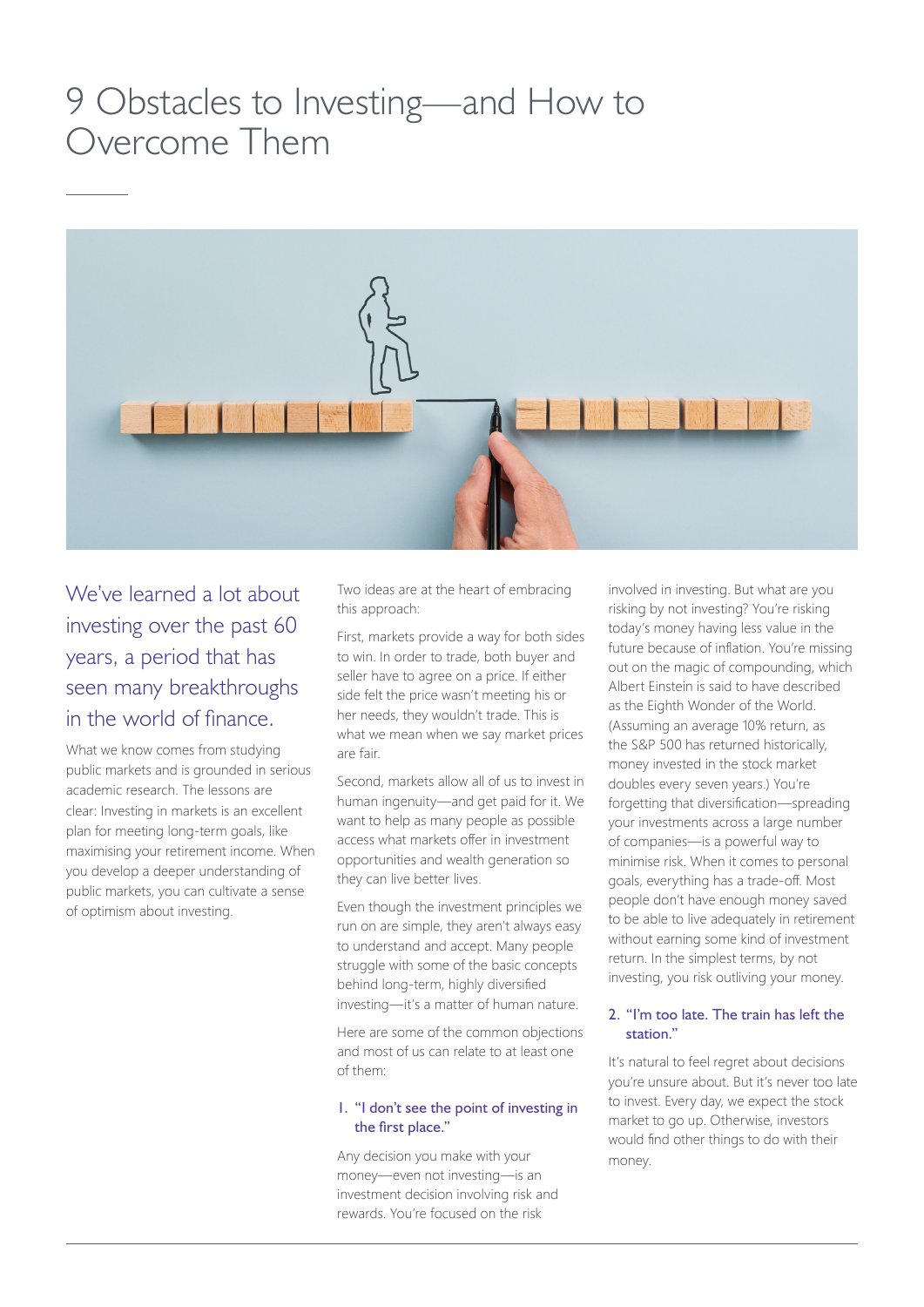## 3. "It's too hard to figure out when to get into—or out of—the market."

Human beings have a natural urge to transact. But getting into and out of the market is gambling, not investing. If you treat the market like a casino, and you're picking stocks or attempting to time the market, you need to be right twice—in an aim to buy low and sell high. Fortunately, you don't need to time the market to have a good investment experience. Professor Eugene Fama, a Nobel laureate in economic sciences, showed that it's unlikely for any individual to be able to pick the right stock at the right time—especially more than once. (1) Once you decide to be a long-term investor, the timing debate is off the table. And that's a big relief. When you buy the whole market, you're investing in human ingenuity to find productive solutions to the world's problems.

## 4. "I'm afraid I'm going to lose it all."

If you're lucky enough to live a long time, you'll face big market downturns. You're much more likely to "lose it all" with concentrated investments than with a well-diversified portfolio. Individual investments may go to zero, but the modern-day market has been around for almost a century, has an average annual return of 10%, and has never lost more than 43% in a year. (2)

## 5. "I don't know what I don't know, and that makes me nervous."

It's OK to be nervous! If investing were a slam dunk, there wouldn't be a positive expected payoff. In order for an investment to offer the possibility of a return above money-market funds, it needs to carry risk. And when it comes to deciding how to grow your hard-earned money, the stakes are high. Uncertainty is scary, but without uncertainty, there would be no opportunity. Stock market behaviour is uncertain, just like most things in our lives. None of us can make

uncertainty disappear, but dealing thoughtfully with uncertainty can make a huge difference in investment returns and quality of life. Your challenge is to stick with an established plan. A financial advisor can help.

## 6. "I only want to invest in companies I'm familiar with."

Stock markets contain all of the publicly traded companies out there. Every company has an incentive to do better. Investing in human potential across a broad range of companies is more likely to pay off than trying to predict which individual company is going to perform best. You can do well without having to outguess the market.

## 7. "I'm afraid there's going to be another financial crisis."

History shows us that there's always going to be another financial crisis—and another recovery. Every crisis has a different cause, so it feels different every time, but the market has always delivered a positive return once things settle down. Crises, by definition, are not predictable. Markets are forward-looking and remind us of the power of human resilience.

## 8. "I'm overwhelmed. It's just too much to think about."

Inertia is a powerful force. Thinking a little bit about it right now means worrying a lot less in the future. Inaction comes with a price, but this is where a financial advisor can really help.

## 9. "I don't have enough money to invest."

When it comes to investing for your family's future, there is no minimum. The first and most important step toward investing is saving. It's human nature to procrastinate. Half the battle is just getting started. This can mean "paying yourself first" by directing a small percentage of each paycheck into savings. Putting money aside regularly becomes a feelgood habit, like exercise. You can witness your own incremental progress and the boost in self-esteem it brings. You'll be surprised by how easy it is to set this in motion, and you'll feel good—for yourself, and your family. Just look at these numbers: If you invest \$100 today and then \$100 per month for 30 years with a 10% return, you'll end up with almost \$200,000. (3)



*(1) Eugene F. Fama and Kenneth R. French, "Luck versus Skill in the Cross-Section of Mutual Fund Returns," Journal of Finance 65, no. 5 (2010): 1915–1947. (2) In US dollars. S&P 500 Index annual returns 1926–2020. S&P data © 2021 S&P Dow Jones Indices LLC, a division of S&P Global. All rights reserved. (3) The performance reflects the growth of a hypothetical investment and assumes reinvestment of income and no transaction costs or taxes.*